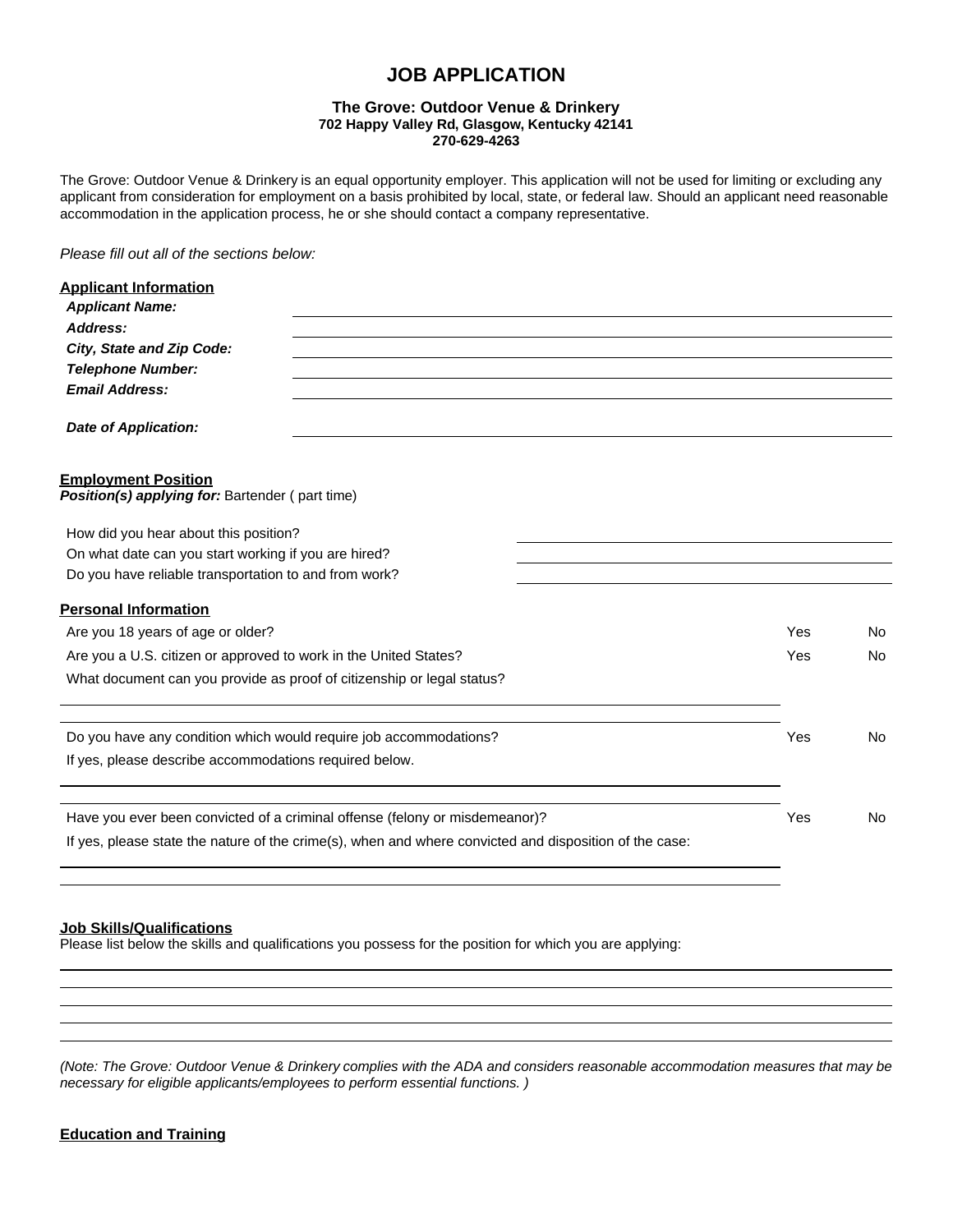#### **High School**

| Name | $\sim$<br>State)<br>, Citv<br>∟ocatior | $\overline{\phantom{0}}$<br>Year<br>Graduated | Earned<br>Dearee |
|------|----------------------------------------|-----------------------------------------------|------------------|
|      |                                        |                                               |                  |

#### **College/University**

| Name<br>— | State<br>ان ا<br>cation<br>— v | $V \cap T$<br>$-$<br>cdl<br>'dite | rnea<br>.ar |
|-----------|--------------------------------|-----------------------------------|-------------|
|           |                                |                                   |             |

# **Vocational School/Specialized Training**

| Name | $\sim$ $-$<br>State<br>nca<br>$\epsilon$<br>. | ca | arned<br>`~~~<br>$\sim$ |
|------|-----------------------------------------------|----|-------------------------|
|      |                                               |    |                         |

#### **Military:**

Are you a member of the Armed Services?

What branch of the military did you enlist?

What was your military rank when discharged?

How many years did you serve in the military?

What military skills do you possess that would be an asset for this position?

### *Previous Employment*

| <b>Employer Name:</b>          |  |
|--------------------------------|--|
| Job Title:                     |  |
| Supervisor Name:               |  |
| Employer Address:              |  |
| City, State and Zip Code:      |  |
| Employer Telephone:            |  |
| Dates Employed:                |  |
| Reason for leaving:            |  |
|                                |  |
| <b>Employer Name:</b>          |  |
| Job Title:                     |  |
| Supervisor Name:               |  |
| Employer Address:              |  |
| City, State and Zip Code:      |  |
| Employer Telephone:            |  |
| Dates Employed:                |  |
| Reason for leaving:            |  |
|                                |  |
| <b>Employer Name:</b>          |  |
| Job Title:                     |  |
| Supervisor Name:               |  |
| Employer Address:              |  |
| City, State and Zip Code:      |  |
| Employer Telephone:            |  |
| Dates Employed:                |  |
| Reason for leaving:            |  |
| <b>Additional Information:</b> |  |
|                                |  |

### *AT-WILL EMPLOYMENT*

The relationship between you and the The Grove: Outdoor Venue & Drinkery is referred to as "employment at will." This means that your employment can be terminated at any time for any reason, with or without cause, with or without notice, by you or the The Grove: Outdoor Venue & Drinkery . No representative of The Grove: Outdoor Venue & Drinkery has authority to enter into any agreement contrary to the foregoing "employment at will" relationship. You understand that your employment is "at will," and that you acknowledge that no oral or written statements or representations regarding your employment can alter your at-will employment status, except for a written statement signed by you and either our Executive Vice-President/Chief Operations Officer or the Company's